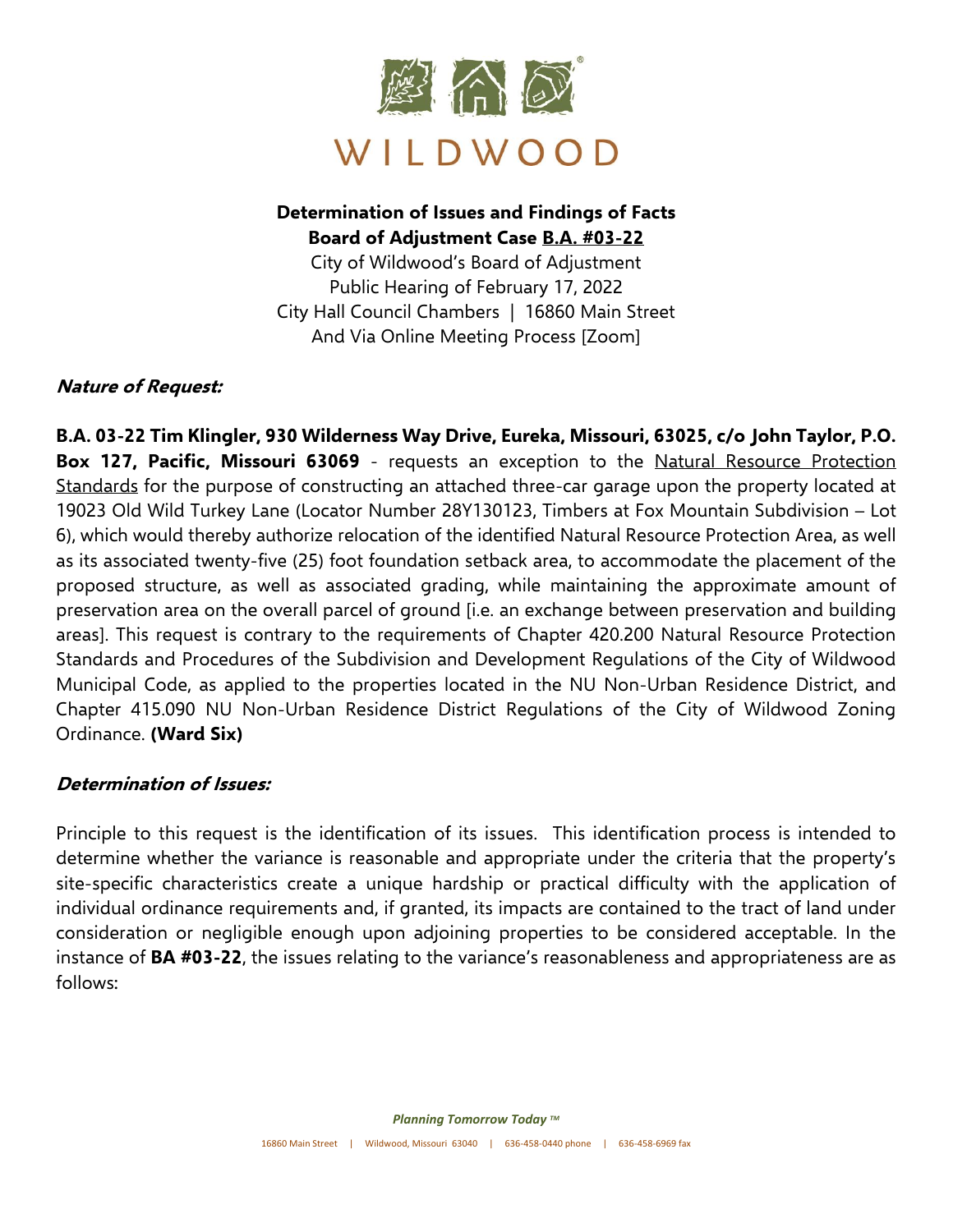### **General Site and Area Conditions**

- 1. The subject site of this request is an 8.08-acre parcel of ground located on a hilltop summit, and part of the eight (8) large lot residential subdivision, the Timbers at Fox Mountain Subdivision (formally named Wild Turkey Lane). This subdivision is located on the north side of Model Realty Road, west of Fox Creek Road, in the far southwestern corner of Wildwood.
- 2. The lot sizes in this subdivision range from six point six (6.6) acres to almost nineteen (19) acres in area, with almost sixty-four (64) acres of the overall site protected of the total seventy-eight (78) acres constituting the subdivision. This density is well-under what is permitted by the underlying zoning district.
- 3. The individual lots in this subdivision will be served by household treatment systems located on each property.
- 4. The southeastern portion of the subject parcel of ground contains the section of Old Wild Turkey Lane, where it terminates into a cul-de-sac, which is a forty (40) foot wide privately maintained roadway by the Homeowners Association of this residential subdivision.
- 5. The subject property, identified on the plat as Lot 6 of the Timbers at Fox Mountain Subdivision, is zoned NU Non-Urban Residence District and vacant at this time. This zoning district designation establishes certain areas on the lot, where building and structures cannot be located (setbacks), along with the disturbance/preservation requirements established by the Natural Resource Protection Standards, which is represented upon the Record Plat of the subdivision approved by the Wildwood City Council, per Ordinances #1336 and #2229.
- 6. The physical characteristics of this area are typical for this portion of Wildwood, in that, the vacant subject lot is almost entirely treed and has over one hundred and ten (110) feet of relief, indicative of its difficult slope. The highest elevations are located around the cul-de-sac.
- 7. The subject site was platted by the City of Wildwood and is governed by the regulations and procedures of the Natural Resource Protection Standards of the Subdivision and Development Regulations. These standards establish the 'Final Resource Protection Line,' and an accompanying twenty-five (25) foot foundation setback on the lot, which is platted as part of the overall subdivision. These standards specify where development on a lot can occur and areas on the same where no disturbance is allowed.
- 8. The twenty-five (25) foot setback from the 'Final Resource Protection Line' is intended to limit the placement of the building's foundation to a reasonable distance from the preserved area of the lot, while allowing grading and the construction of accessory structures, such as pools, decks, and outbuildings, to occur within it.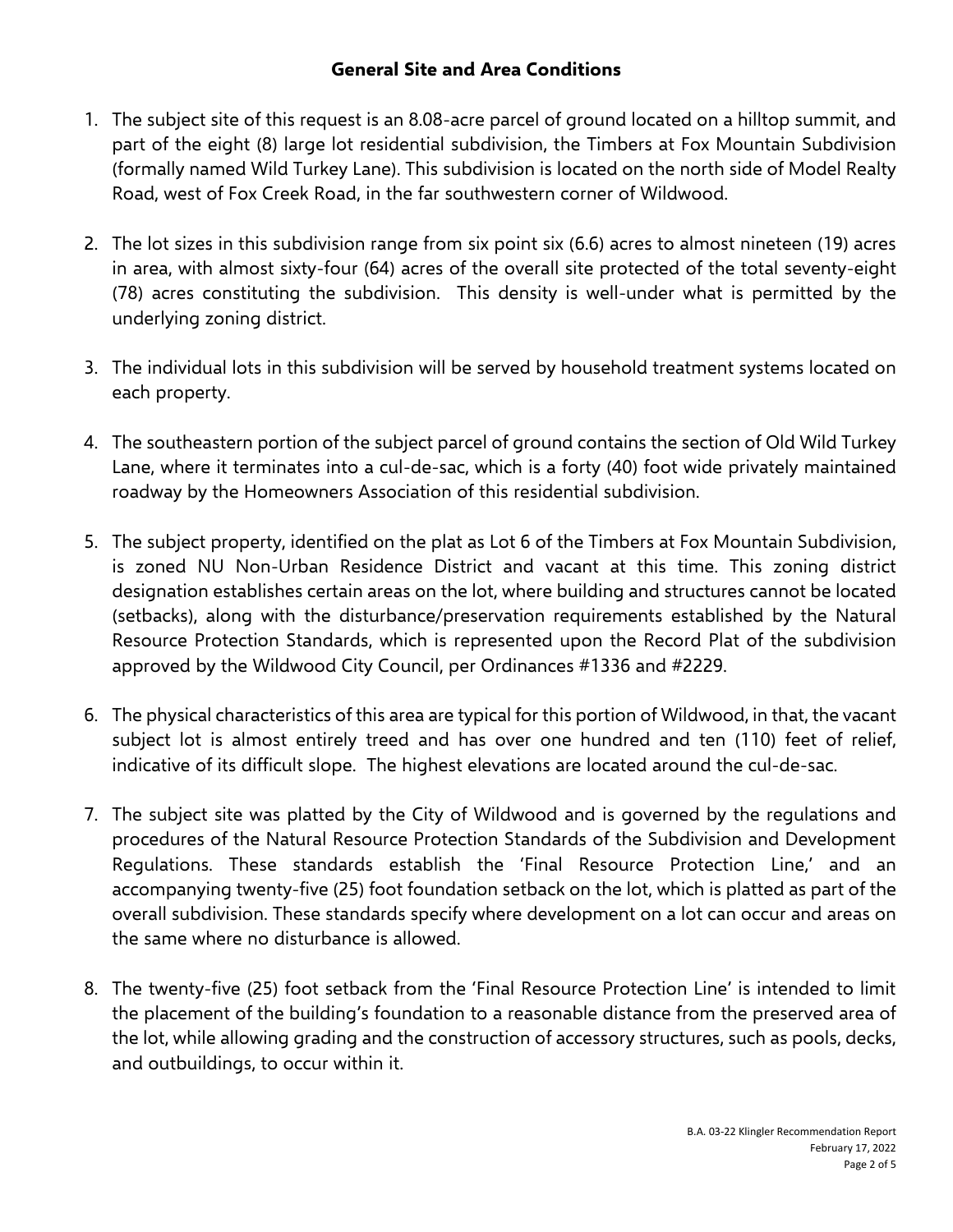- 9. The intent of the Natural Resource Protection Standards is to protect those areas of the site that are most susceptible to erosion due to development practices and preserve other locations on the property where stormwater runoff naturally drains to avoid potential problems with their alteration, while allowing use of appropriate portions of the tract of land due to their soil depth, shape, content (attributes and restrictive layers), and slope.
- 10. The development of these regulations were prompted by conditions that existed at the time of the City's incorporation, and verified by an eminent soil scientist from the University of Missouri – Columbia, which were causing degradation of watersheds and related ecosystems, loss of private property, and damage to public infrastructure.
- 11. The Natural Resource Protection Standards have been applied to a number of residential subdivisions, like the Timbers at Fox Mountain, since its adoption in 1996.
- 12. The City of Wildwood mandates the requirements relating to the Natural Resource Protection Standards be included on the Record Plat and within the Trust Indentures, before any lot can be sold.

## **Current Request**

- 13. This request pertains to the proposed construction of a single-family dwelling, inclusive of an attached three-car garage, on the subject lot. The garage, where it is proposed to be placed, is located within the twenty-five (25) foot setback of the Natural Resource Protection Area, and the associated grading intrudes into the protected area, as well as the side yard setback. The intent of this request is to allow an equal exchange of building area and Natural Resource Protection Area, thereby accommodating the proposed improvements.
- 14. The information provided by the applicant, in support of this request, indicates an exchange of land area between that portion of the lot originally calculated for allowable disturbance and what will now be protected and intended for building use. The petitioner notes on his application that the extreme slope on the northern portion of the property presents a hardship for adjusting the placement of the proposed construction.
- 15. The adjoining lot (Lot 5) located at 19030 Old Wild Turkey Lane, also owned by the petitioner, is a related subject of this request (see B.A. 07-22). The requested grading will also take place on this lot, with another equal exchange of building area and Natural Resource Protection Area proposed upon it. The petitioner has noted the grading work in that area is intended to increase the accessibility of the lot for a future buyer.
- 16. The Department of Public Works has visited both sites to review their characteristics in association with the proposed grading in the setback and has no objections to the work. It was commented during this visit that it could potentially be less impactful to do this grading, as one (1) occurrence versus two (2) separate occurrences.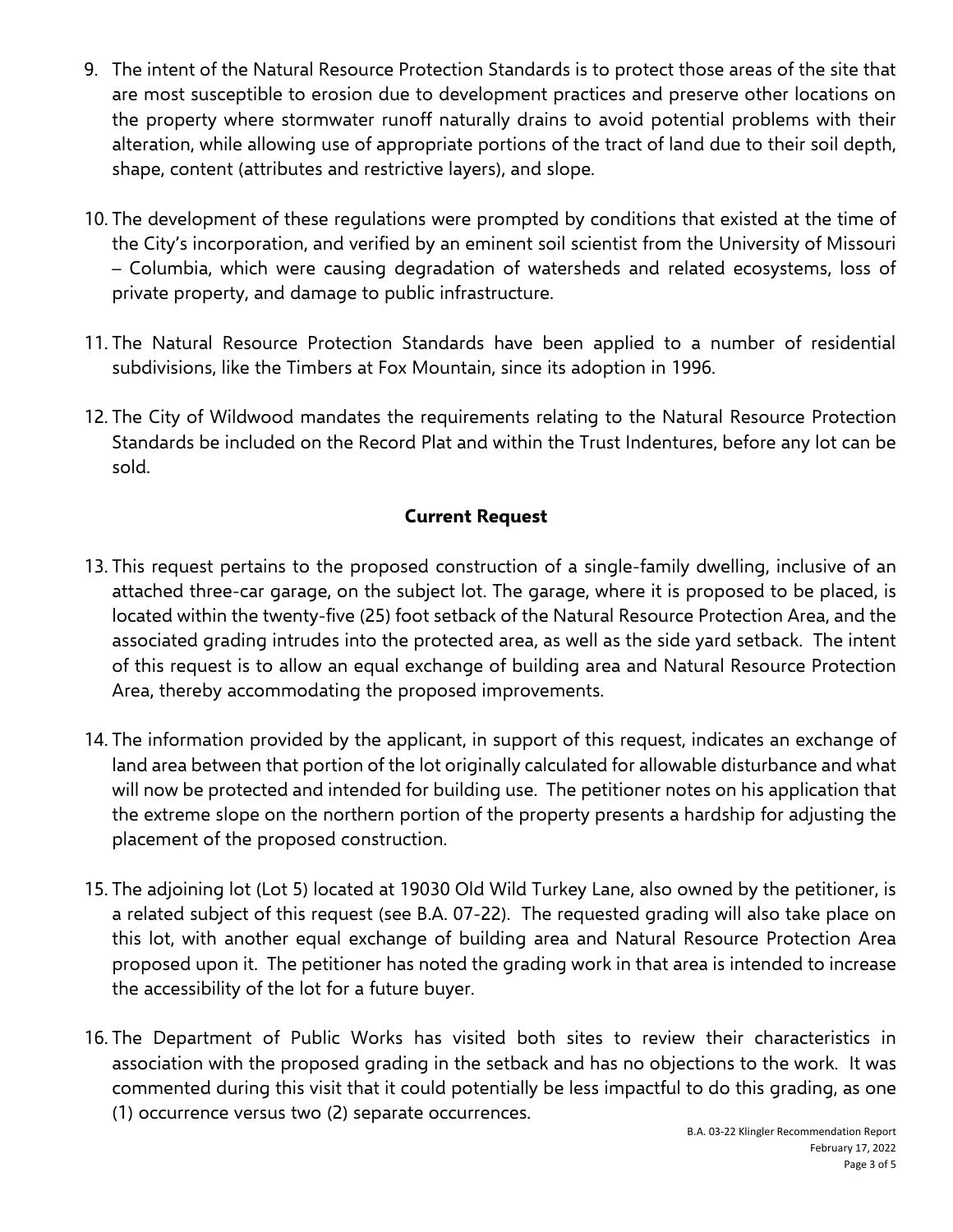### **Correspondences and Previous Actions**

- 17. The site was duly posted in accordance with City code requirements, including the placement of a sign on the property, an advertisement in a newspaper, and a posting at City Hall. Along with these notifications, a direct mailing was sent to surrounding properties advertising the request.
- 18. The applicant has submitted approval of the variance request from the subdivision Trustees, as part of their application. The Department of Planning has received one (1) public comment in opposition to said request, at the time of the writing of this report.
- 19. The Department's review of records indicates that, given no other lots have yet been developed in the Timbers at Fox Mountain Subdivision, there is no record of previously approved or denied variances.

## **Findings of Fact:**

The Department of Planning has reviewed this request with regard to the criteria established for its approval or denial, i.e. site characteristics, which render a unique hardship or a practical difficulty and impacts on adjoining properties, and believes this request **does meet** the requirements set forth to be considered reasonable and appropriate. This position is premised upon a number of site-specific findings. These findings are as follows:

- 1. The significant amount of slope to the north presents a practical difficulty in moving the proposed improvements in that direction.
- 2. The Natural Resource Protection Standards do allow for some flexibility. In this case, there is an equal exchange of buildable area with Natural Resource Protection Area, and its associated twenty-five (25) foot setback zone, being proposed. The proposed new area is located farther back into the lot and away from areas of disturbance, which potentially has a greater ecological value. Furthermore, the overall subdivision was designed for a residential density well-below what is permitted by the underlying zoning district, helping to minimize the environmental impact of this type of exchange to the surrounding area, which will result in no net loss in protected acreage.
- 3. The impact of the proposed garage location to the adjoining property is minimal, given it will meet the required building setback. The petitioner, who currently owns both lots, has indicated that the purpose of the grading is to level out the access area into both lots, making it easier for a future owner to approach into and out of the buildable area of the lot. The Department of Public Works has commented that it could potentially be less impactful to the environment to do this work as one (1) occurrence. This grading allowance may present a benefit to a future owner.